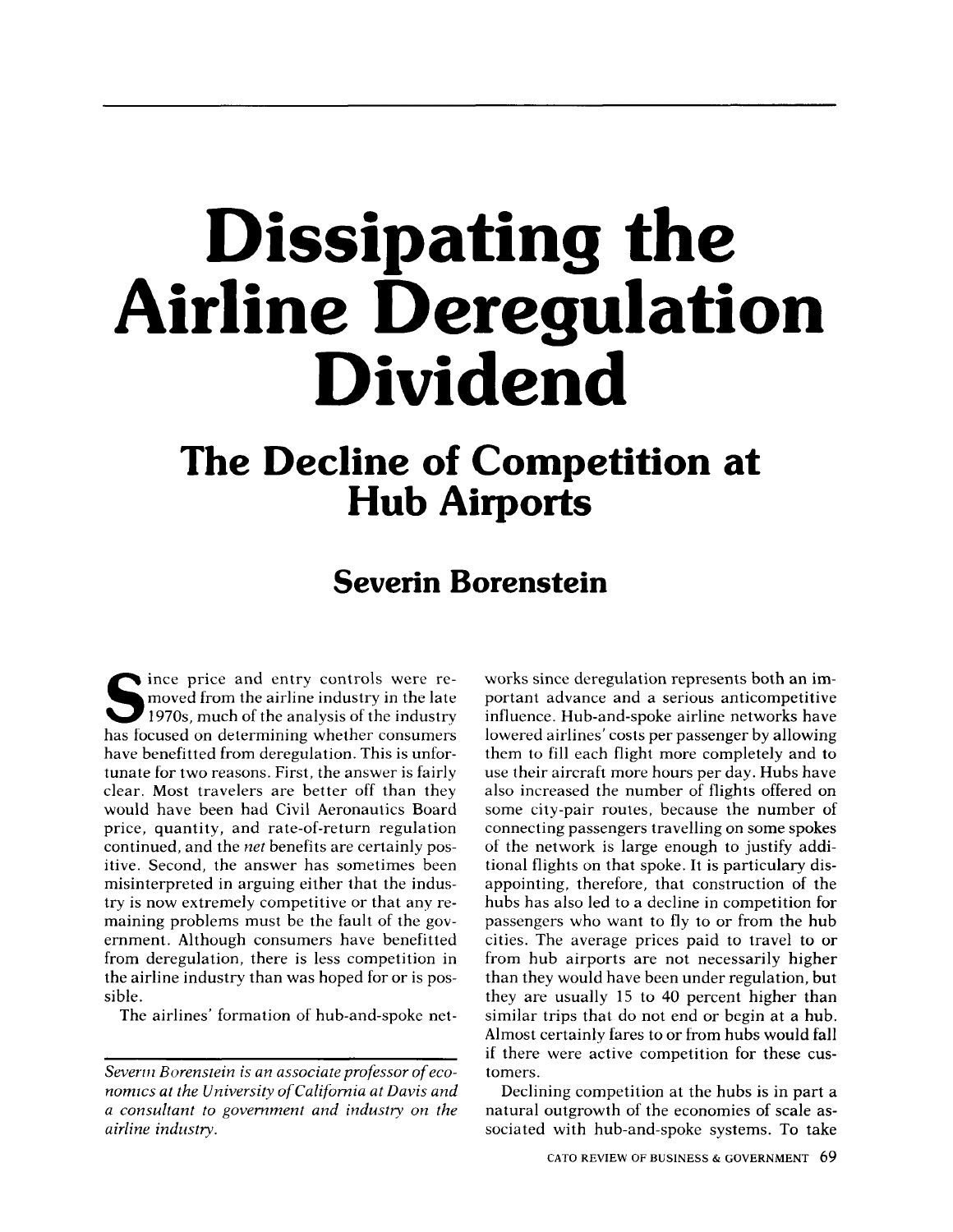advantage of these scale economies, an airline must run a large number of flights in and out of its hub airport. In many cases the scale of operations necessary for one airline to support a hubbing system is also large enough to satisfy most of the demand for "local" travel to and from the hub airport. The result is that many airports receive extensive service from their hub airline but very little service from any other airline. Often, the only service offered by another airline is flights to its own hub airport. For instance, United serves Minneapolis/St. Paul, Northwest's primary hub, but only with flights to Denver and Chicago, United's two largest hubs.

Natural scale economies do not completely account for declining competition at the hub airports, however. Since deregulation, airlines have introduced marketing devices that complement the natural advantages of dominating operations at a particular airport. The best known of

The airlines' formation of hub-and-spoke networks since deregulation represents both an important advance and a serious anticompetitive influence. Hubs have lowered airlines' costs and increased the number of flights offered on some city-pair routes, but there are discrepancies between prices at dominated airports and elsewhere.

these are the frequent flyer programs that give travel bonuses to purchasers after they have flown a certain number of miles on the airline. <sup>A</sup> similar but less-well-known program is the travel agent commission override through which an agent can earn an increased commission if he books a certain amount of travel on a specific airline. Each of these devices tends to give an advantage to the largest airline at an airport and thus makes it more costly for a new airline to enter and compete.

Limits on airport capacity as well as the methods of allocating it among airlines have also tended to increase fares at the hubs. The scarcity of gate facilities at many large airports would drive up prices to some extent even in the most competitive markets, and capacity management at most airports has further damped competitive forces. Long-term leases on gates and the dominant airline's power at many airports to block airport expansion plans have strengthened the hand of an airline with large operations at an airport.

Suggestions that the government investigate the discrepancies between prices at dominated airports and elsewhere have been met with warnings about the dangers of reregulation. More specific opposition has been couched in three arguments. First, some opponents have argued that once appropriate adjustments for the flight distance, the number of stops, and other factors are made, prices are no higher for travel from dominated airports than for other domestic travel. Second, many have stated that even if prices are higher, travelers to and from dominated airports are compensated for the higher prices with better service on these routes, most notably more frequent and more nonstop flights. Finally, a few have argued that even if prices are higher and increased service does not justify the increased prices, the airport dominance problem is just an unfortunate and inevitable outgrowth of the efficient hub-and-spoke systems, which clearly yield greater benefits to travelers as a whole than the costs they impose on some local passengers. Therefore, any government intervention would be unwise.

#### Does It Cost More to Fly to Dominated Hub Airports?

Measuring and analyzing prices in the airline industry is complicated both because of the multiplicity of products that airlines sell—flights on different routes—and because of the multiplicity of prices that an airline charges for different seats on the same route. To address the problems created by multiple fares on a single route, analysts often determine the average ticket price and compare that with some notion of a competitive price. But determining the competitive price is not straightforward. The cost of providing air travel varies with distance, but the relationship is not strictly proportional—providing an 800-mile trip costs the airline more than providing a 400-mile trip, but it does not cost twice as much. Thus, comparing price per mile for different distance routes is not valid. The simplest and probably least controversial way of adjusting for cost differences is to compare the average prices on different routes of roughly the same distance.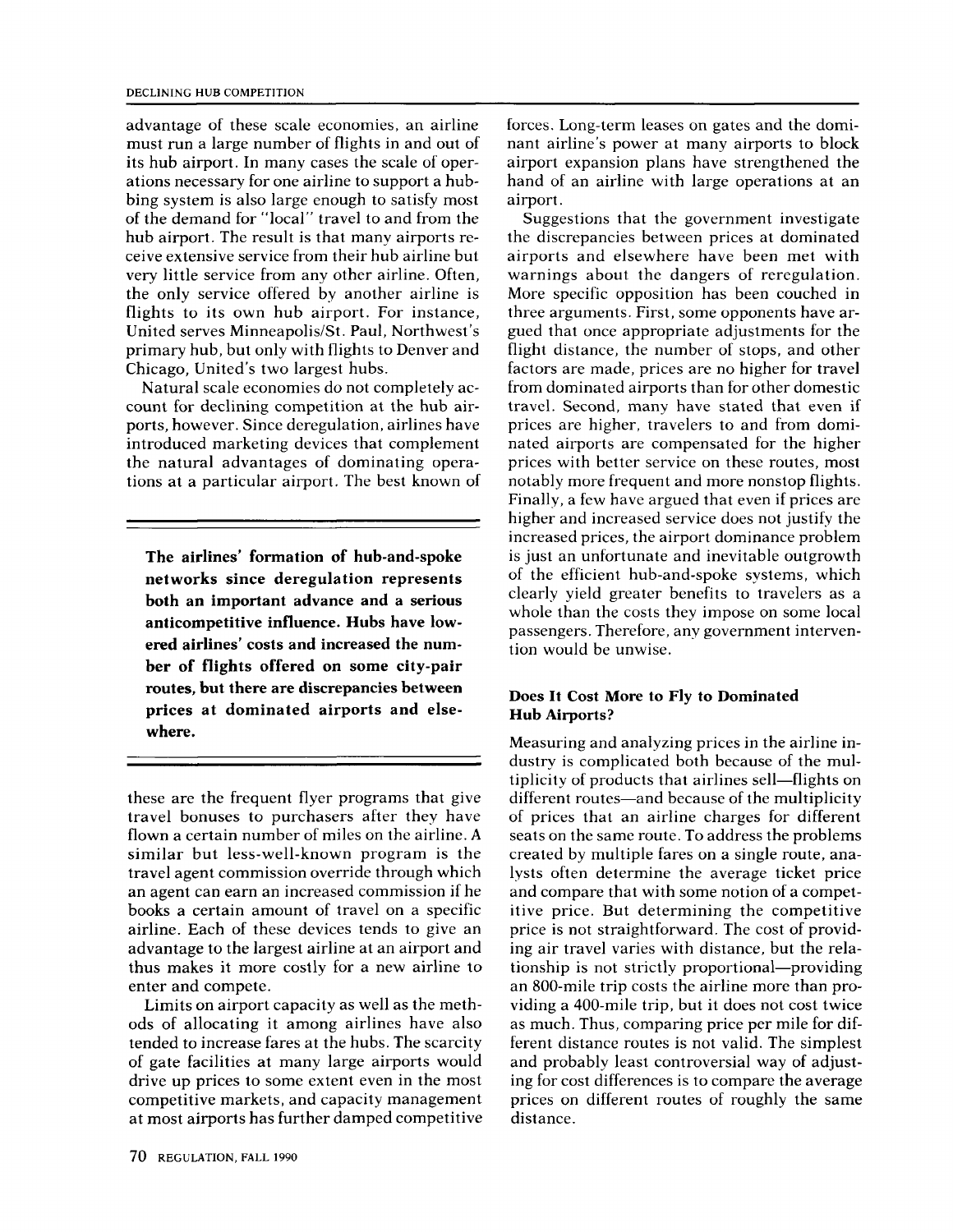| Airport                  | Dominant Airline | <b>Other Airline Prices</b> |     |
|--------------------------|------------------|-----------------------------|-----|
| Chicago O'Hare           | United           | 124                         | 117 |
| Dallas/Ft. Worth         | American         | 134                         | 114 |
| Atlanta                  | Deita            | 145                         | 97  |
| St. Louis                | TWA              | 113                         | 91  |
| Houston Intercontinental | Continental      | 123                         | 107 |
| Pittsburgh               | <b>USAir</b>     | 128                         | 110 |
| Minneapolis/St. Paul     | Northwest        | 129                         | 117 |

#### Table 1: Comparison of Prices at Dominated Hubs to All Other Routes

Such a comparison is the basis for Table 1. Using data from July to September 1989, Table 1 compares on a distance-matched basis the average fares on routes from dominated hub airports with the average fares on all domestic routes that do not include one of these hub airports. (These are not the only dominated hubs, but they are the largest hubs of each of the seven largest domestic airlines.) For example, the 28 percent fare premium identified in Table 1 for USAir at Pittsburgh is an average, weighted by passengermiles provided, of the price differences observed when comparing all USAir flights to and from Pittsburgh with nonhub trips covering similar distances. Table 1 reports a similar comparison between fares charged by the "other" airlines serving these hub airports and prices to and from nonhubs. As the table shows, the dominant airline at each of these airports also charges higher fares than the other airlines serving the same airport.

The basic story does not change when we take explicit account of the different quality of service from the hub airports. There are more direct flights available from hubs than from other airports, so simply comparing hub prices to the national average might be biased against the hubs. After all, it makes sense that people who take direct flights pay higher prices than people who have to change planes.

It may be sensible, but it is not true. Nationwide, for trips of a given distance from origin to destination, direct flights cost about 5 percent less than change-of-plane trips of the same origin-to-destination distance. It is true that the average fare for change-of-plane service on routes with a substantial proportion of both direct and change-of-plane flights tends to be lower. When there is no direct-service competition, however, fares tend to be much higher than on direct service routes with no significant change-of-plane competition.

All this explains why the story told in Table 2 resembles that in Table 1. Table 2 examines only fares for direct flights. The only noticeable change is in the prices charged by other airlines. They are now closer to those of the dominant airline. This is explained by the fact that most of the direct service offered by other airlines is to the other carriers' own dominated hubs.

The story would not be much different if the table were also subdivided by the number of daily travelers on a route. Thinner routes do have higher prices—due possibly as much to the diminished competition on such routes as to the higher costs of serving them—but adjusting for

|  |  |  | Table 2: Comparison of Direct Prices at Dominated Hubs to All Other Direct Prices |  |
|--|--|--|-----------------------------------------------------------------------------------|--|
|  |  |  |                                                                                   |  |

| Airport                  | Dominant Airline | <b>Other Airline Prices</b> |     |
|--------------------------|------------------|-----------------------------|-----|
| Chicago O'Hare           | United           | 130                         | 126 |
| Dallas/Ft. Worth         | American         | 139                         | 117 |
| Atlanta                  | Delta            | 150                         | 95  |
| St. Louis                | TWA              | 118                         | 83  |
| Houston Intercontinental | Continental      | 126                         | 102 |
| Pittsburgh               | <b>USAir</b>     | 135                         | 132 |
| Minneapolis/St. Paul     | Northwest        | 133                         | 140 |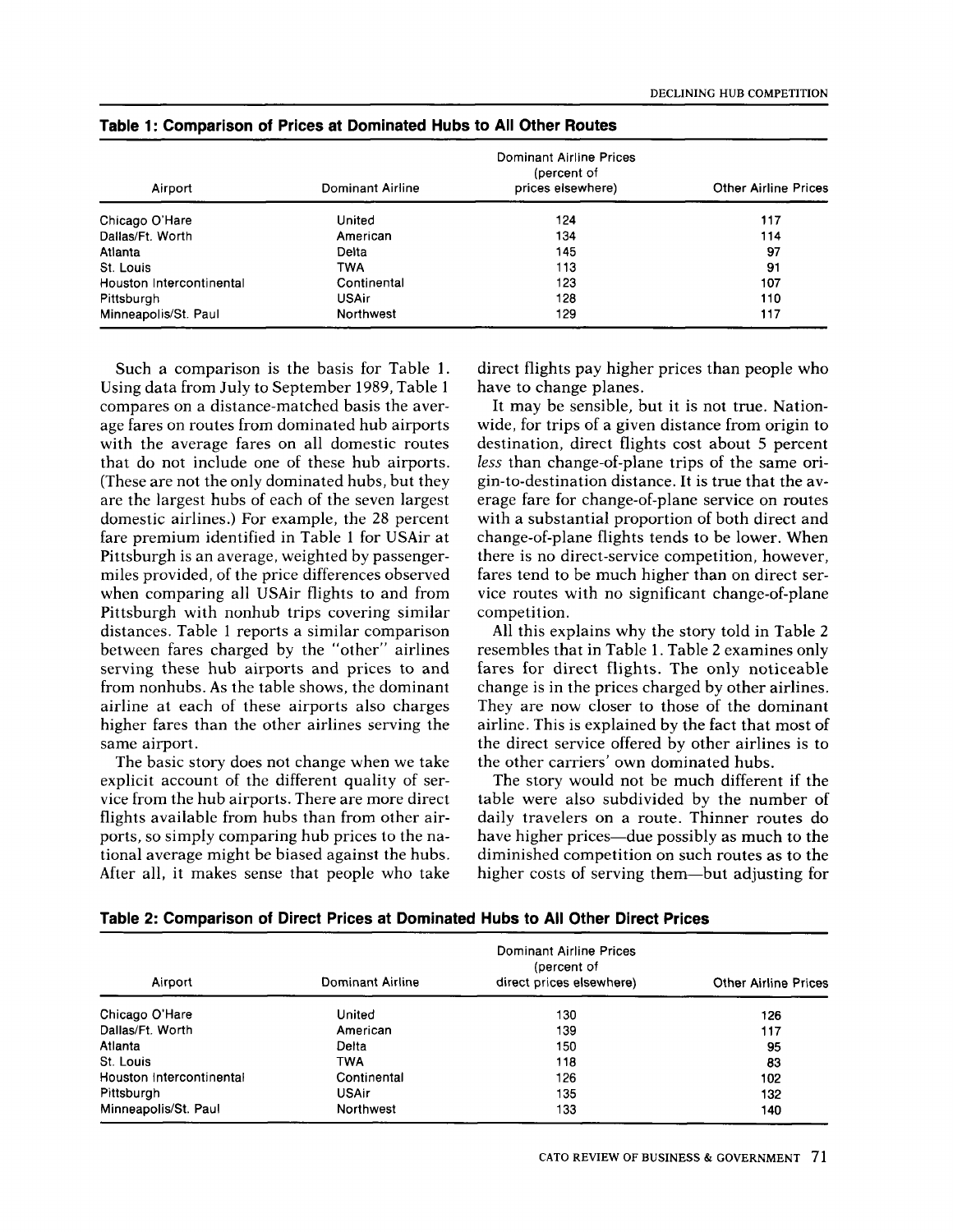this difference has little effect on the measures of the dominant airline premium.

Of course, careful analysts will adjust for many other factors in determining the existence and size of a dominant airline fare premium. Examples include the costs attributable to scarce airport and runway space, the size of the aircraft used, and the tourist/business mix of the markets. As the number of explanatory factors increases, so does the necessary sophistication of statistical analysis. Economists at the Department of Justice, the Department of Transportation, the General Accounting Office, the Air Transport Association, Boeing Corporation, Yale University, the University of Maryland, the University of Michigan, and the University of California at Davis have all conducted such analysis. Only the study by the Air Transport Association, a trade association made up of most of the large

Factors to be considered in determining the existence and size of a dominant airline fare premium include the costs attributable to scarce airport and runway space, the size of the aircraft used, and the tourist/ business mix of the market. Most studies have found a positive and significant relationship between airport dominance and prices.

U.S. airlines, found no relationship between airport dominance and prices. Each of the others has found a positive and significant relationship.

#### Does Better Service at a Hub Airport Justify Higher Prices?

This question really has two parts. First, do hub airports actually offer local residents better service? Second, does it cost more to serve passengers travelling to or from hub airports? The answer to the first question is quite clearly, "yes." Given the number of local passengers flying to or from an airport, the number of flights or available seats is much greater at hub airports than at nonhubs. The completely unsurprising explanation is that the large number of connecting passengers at the airport permits the hubbing airline to increase the number of flights without suffering decreased load factors.

The service advantage at a hub airport is quite pronounced. At major hubs with relatively small local populations, such as St. Louis or Pittsburgh, passengers changing planes outnumber travelers flying to or from the city. San Diego's airport, for example, serves about 20 percent more local passengers than does the St. Louis airport, but because San Diego is not a hub, it has less than half as many daily departures as St. Louis. It is clear that travelers to or from hub airports get increased benefits along with the increased prices. It is even quite possible that most travelers would choose the higher price/better service package of a hub airport over the lower price/poorer service alternative available from most nonhub airports. When it comes to air travel, people who live in cities with hub airports probably are better off than people who live in nonhub cities.

But that is the right answer to the wrong question. In competitive markets prices are driven by the costs of production, not by the benefits that consumers receive from the product. Quality improvements should be accompanied by increased prices only when the quality adjustments cause production costs to increase. In fact, the ability of a firm to inflate its prices solely on the basis of the benefits consumers receive is a fairly good indicator of market power and reduced competition.

So, does it cost more to serve a passenger flying to or from a hub airport than to serve other travelers? Certainly not. The whole purpose of establishing hubs is to raise the airline's operating efficiency and thus lower its costs per passenger. Flights to and from a carrier's hub tend to have higher load factors than its other flights. The hub-and-spoke system allows the airline to centralize aircraft maintenance and to utilize personnel at the hub airport more efficiently. Overall, planes flying to and from hubs are used more hours per day and have more passengers on board on each flight.

#### Are Hub Airports and Higher Prices Inevitable?

To advocate eliminating hub airports would be as economically and politically foolish as to argue for reinstituting price and entry regulation in the industry. (Accomplishing the former would almost certainly require adoption of the latter.) More than forty years of extensive intervention in the airline industry clearly demon-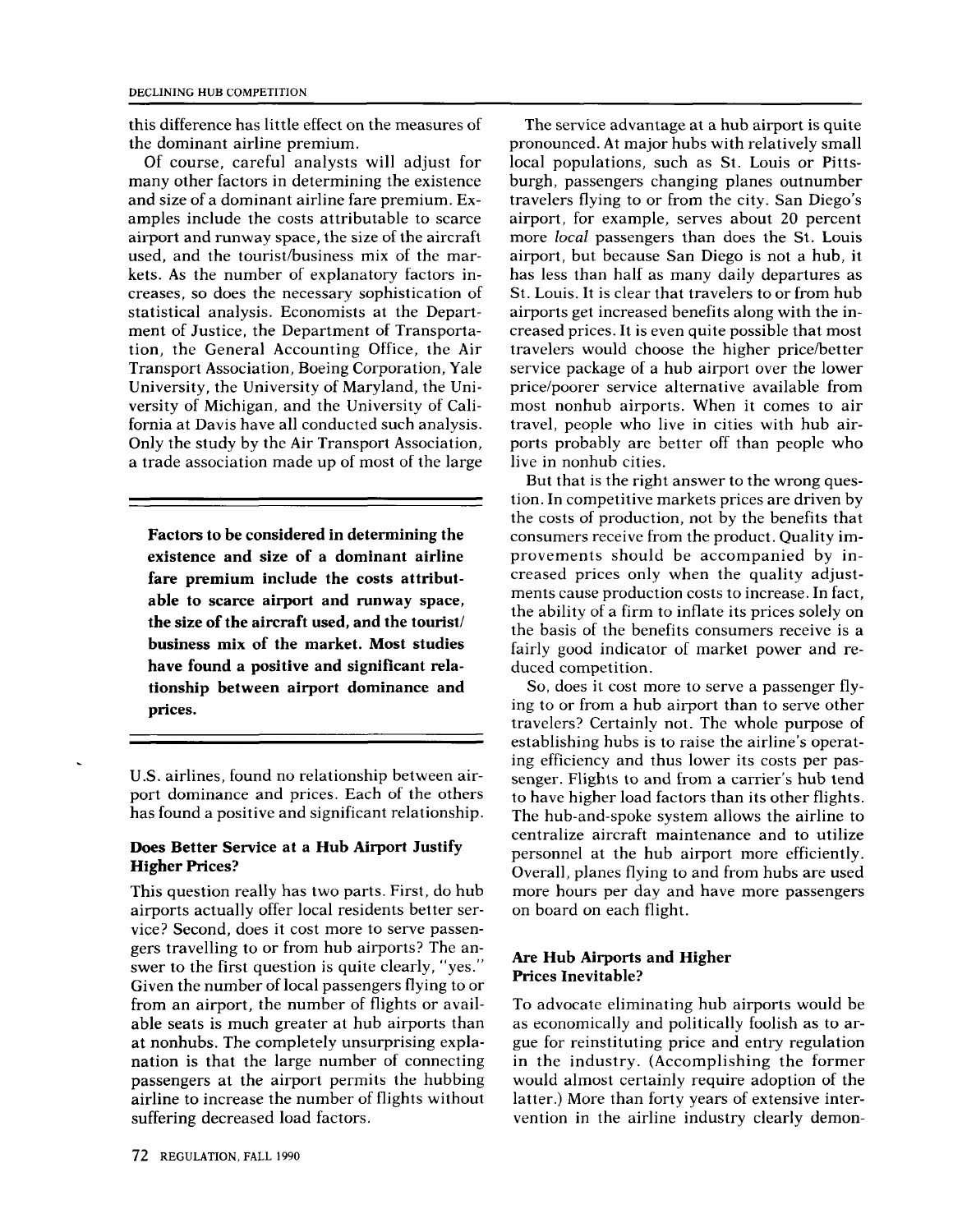strated the inability of the government to participate effectively and efficiently in day-to-day airline management decisions. There is, however, a large, if somewhat fuzzy, area between government management of the industry and a pure laissez faire policy. As in most industries, the optimal level of intervention may be somewhere in between.

The efficiencies an airline attains from operating a hub will give it some competitive advantage at its hub airport. If that were the whole story, we would also expect those efficiencies to be reflected in lower, not higher, prices at the hub. For economies of scale to produce both lower costs and higher prices, there must be some other barrier that reduces the threat of competition even when the incumbent's prices are set above the costs of potential entrants.

Sunk costs associated with entering a market often are the source of such barriers. If a potential entrant faces high enough unrecoverable one-time costs when entering a market, entry will be discouraged even when prices are well above its production costs. This is particularly true when potential entrants recognize that the incumbent is charging a price substantially above its own costs, so that it could respond to entry by reducing its price significantly without suffering negative profits. The key then to diagnosing the causes of inflated prices at hub airports is to determine the kind and magnitudes of sunk costs potential entrants face.

In the case of airlines, sunk costs of entry are directly related to the scale of entry necessary to be competitive. If an airline can compete effectively by serving just one or two routes from an airport with only a few flights per day, then it will incur lower costs of entry than if the viable entrant must start service on many routes simultaneously. The factors that raise the minimum scale necessary for successful competition—and thus raise the sunk costs of entry-can be usefully divided into those that are a direct consequence of the size of the incumbent's operations at the airport, what might be termed the "natural advantages" of the dominant airline, and those that arise from marketing techniques that are not inextricably linked to the operation of a hub, what I term "strategic advantages."

The most obvious natural advantage is the reputation developed by an airline with a large presence in a particular area. A slight variation on a common prederegulation theory in the airline industry holds that if customers do not

know which airlines serve a particular route, they are likely to call first the airline that serves the most routes or has the most flights from their home airport. For at least two reasons this effect alone probably explains only a very small part of

To advocate eliminating hub airports would be as economically and politically foolish as to argue for reinstituting price and entry regulation in the industry. Extensive intervention in the airline business for forty years has clearly shown the government's inability to participate effectively and efficiently in daily airline management decisions.

the advantage from airport dominance. First, the proportion of people who book their domestic flights through a travel agent has grown steadily since deregulation and now stands at about 80 percent. Preferences arising from imperfect information should not influence the decisions of travel agents. Second, under regulation all airlines serving a route necessarily charged the same fares so that the benefits to shopping around were much smaller than they are now. In the 1960s a customer calling several airlines might have located a more preferred departure time, but she would not have found a lower price.

Other information-based hypotheses are also suggested to explain an airport dominance effect. Advertising is likely to have a greater impact per dollar for an airline that serves many routes from a city than for one that serves only a few routes. Consequently, the dominant airline is likely to do more local advertising than will carriers with smaller operations in a city. Similarly, because acquiring information about quality of service is costly, the consumer may prefer an airline on which he has already flown. This is likely to be the airline with more flights from his originating airport.

Frequent-Flier Programs. Although the nature of the airline industry would seem to imply that these information advantages will flow to the major carrier in a city, airlines have in recent years created new marketing devices that aug-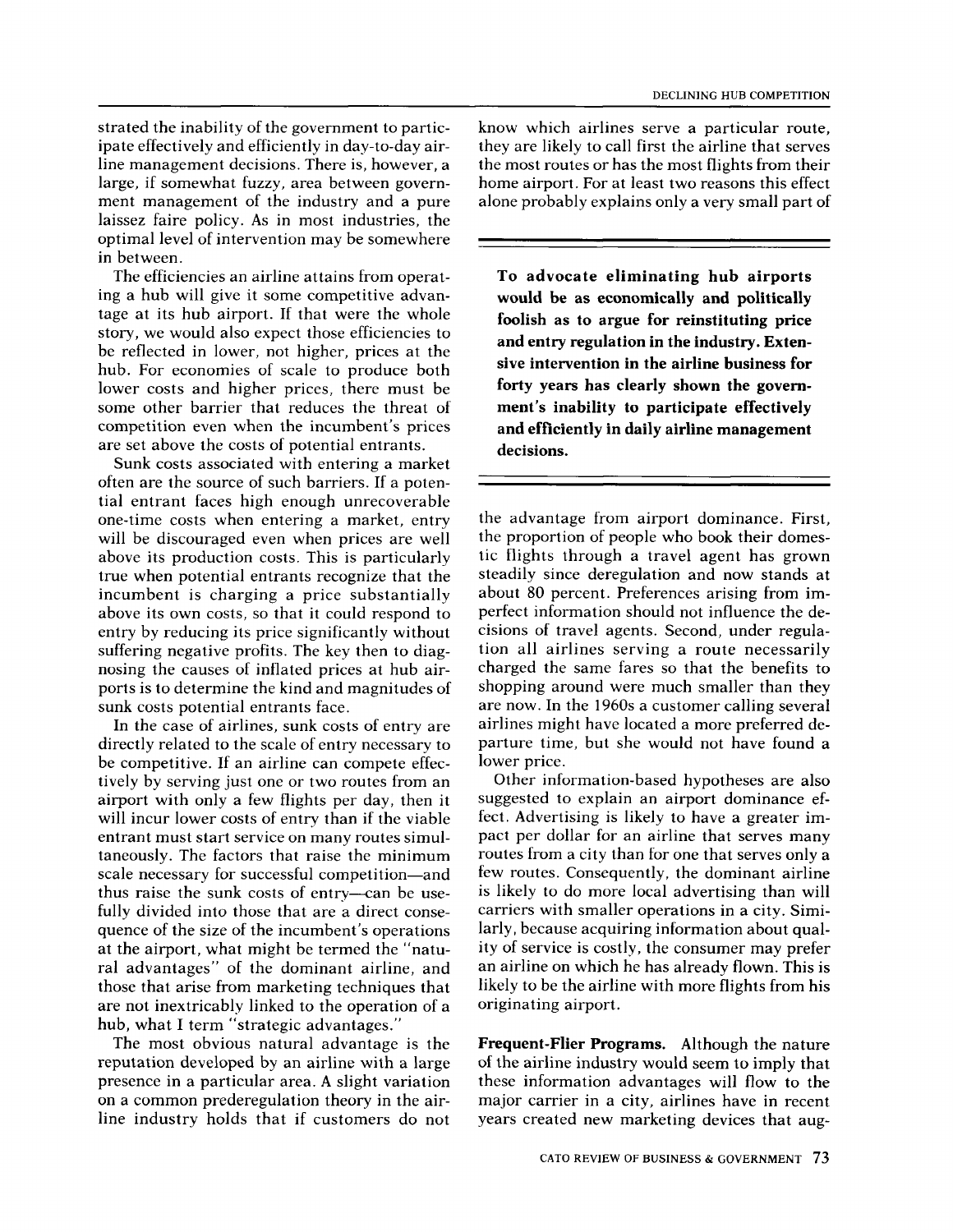

ment these advantages. Frequent-flier programs, for example, were developed to induce brand loyalty, and they are particularly beneficial to a dominant carrier in an area. If an airline serves more routes and has more flights from a city, then both the majority of a local resident's future flights are more likely to be on that airline than on any other and that airline is likely to serve a wider variety of "payoff" destinations from the city-destinations that are particularly attractive prizes when awarded as frequent-flier bonuses.

The importance of the first effect results from the fact that the prize value per cashed-in mile increases with mileage. This reward structure encourages customers to minimize the number

New marketing devices contribute to a dominant airline's competitive advantage. These include frequent-flier programs, travel agent commission override programs, and computer reservation systems. These are strategic advantages, not inextricably linked to the operation of a hub.

who receives the bonus does not bear the full money or time costs of adjusting travel plans to take advantage of the program, such as when the traveler's time and ticket price are paid for by his employer.

It is possible that smaller carriers at an airport could challenge the dominant airline's advantage by forming affiliated frequent-flier programs in which the mileage earned on many different carriers could be combined to receive a free trip on any one of those airlines. Unfortunately, the costs of establishing such agreements and then enforcing them seem to be quite high. Furthermore, even a combination of the second, third, and fourth largest airlines at many hub airports would still leave the size of their operations at that airport—and thus the attractiveness of their combined frequent-flier programs far behind that of the dominant airline. And, of course, airlines that might consider a combined program to overcome the dominant carrier's advantage at one airport would be interested in exercising a similar advantage at the airports they dominate.

Some observers have also suggested that a new entrant could overcome the dominant incumbent's advantage by offering to accept the mileage that customers have built up on the incumbent's program, just as some airlines (and many pizza parlors) respond to coupon offers of competitors by accepting the other firm's coupons. But the financial liability created by such an offer would further increase the sunk start-up costs for the entrant and thus would bring us back to the original problem. Furthermore, the average traveler will still expect that most of her future flights will be on routes that the dominant firm serves, so that she remains better off in terms of the frequent-flier program to concentrate all of her business with the dominant firm.

Travel Agent Commission Override Programs. The commission system that is the basis for travel agent remuneration exhibits many of the same properties and problems of frequent-flier programs. Travel agent commission override programs are contracts between an airline and a travel agent in which the airline agrees to increase the agent's commission rate, from 10 percent usually to somewhere between 12 percent and 18 percent, if the agent reaches certain sales goals. The goals may be stated in terms of a certain dollar volume of sales—for example, the commission rate would be increased if the agent

of different airlines on which they accumulate their frequent-flier mileage. The second effect might be seen as an artificial network economy. By making the frequent-flier bonus a future trip on "any route we serve in the United States," the carrier creates an option on future travel that increases in value with the number and variety of points served by the airline from the frequentflier program member's home airport. Both of these effects are magnified when the traveler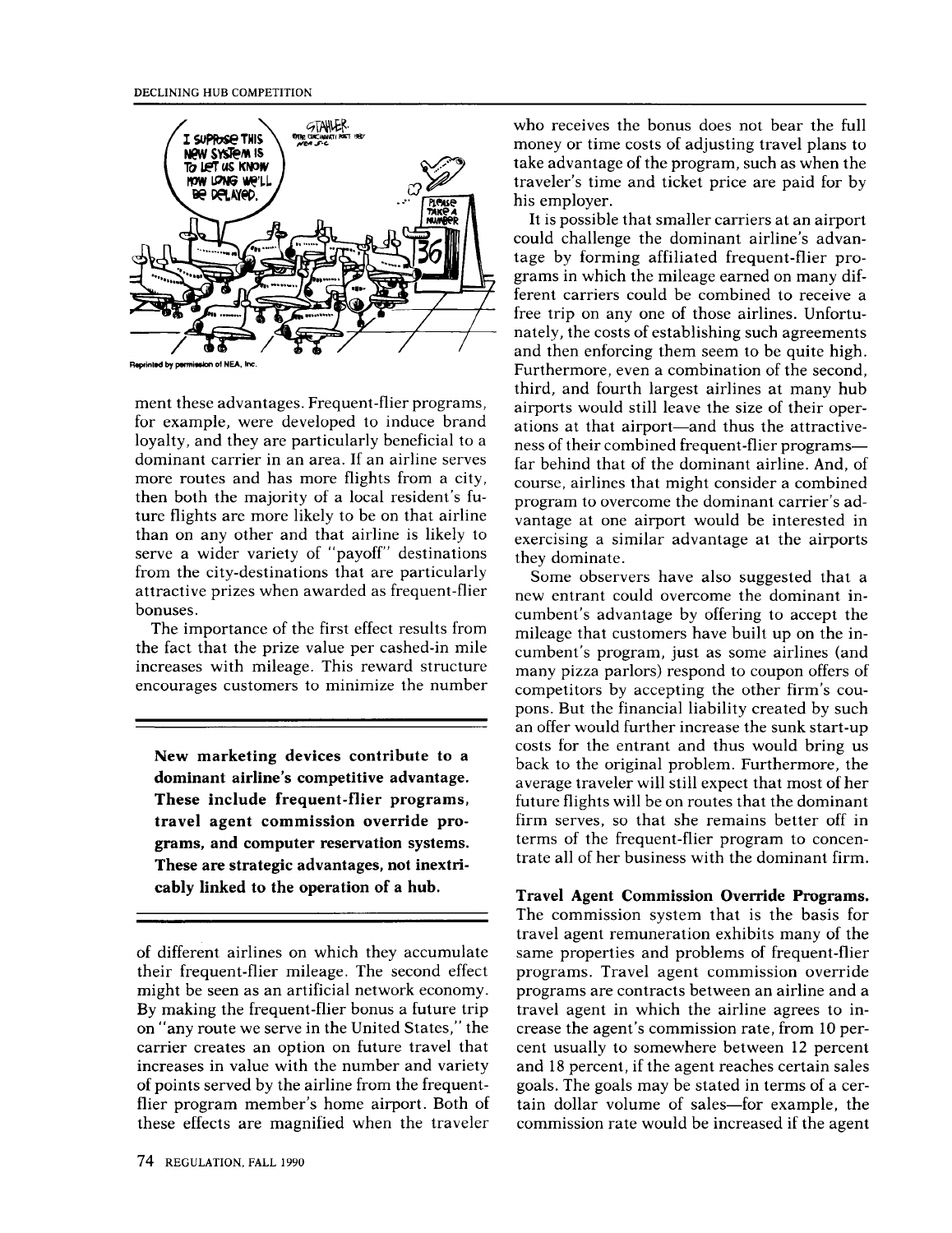sells more than \$80,000 of travel on the airline in a month—or in terms of a certain share of the agent's business—for example, the commission rate would be increased if more than 60 percent of the agent's air travel sales are with that airline. Commission override programs are essentially frequent-booker programs that, as with frequent-flier programs, can be used most effectively by the dominant carrier at an airport to bias brand choice in travel purchases.

In a 1988 survey of travel agents, 24 percent of the 702 responding said that their choice of carrier was "usually" affected by override payments, 27 percent said "sometimes," 13 percent said "rarely," and 35 percent said "never." Given the complexity of airline pricing and seat availability these days, it is simply unrealistic to think that competition will discipline any agent who pursues commission override programs rather than the client's best interests. The average customer would find it very difficult to monitor his agent closely enough to detect with confidence every breach of the agent's responsibility to the client.

Computer Reservation Systems. The most publicized strategic tool in the airline industry is probably the computer reservation system. In the past, airlines that owned computer reservation systems listed their own flights first, ahead of competing flights from other airlines. This practice was banned by the Civil Aeronautics Board in 1983 because it was argued that it biased the airline choices of travel agents and, thus, of consumers. If some subtle biases remain, they are likely to benefit the dominant airline in an area because, when other things are equal, travel agents are more likely to use the computer reservation system owned by the locally dominant airline.

One advantage of owning a computer reservation system may be its use in implementing travel agent commission override programs that link the commission override to the share of airline bookings that an agent makes on a certain airline. Such schemes require data on all of the agent's bookings—data that will be immediately available to the airline that owns the computer reservation system used by the agent for ticketing.

The Impact on Market Share. Name recognition among local customers, advertising economies, frequent-flier programs, travel agent com-

mission override programs, and computer reservation systems all probably contribute to a dominant airline's competitive advantage. One way to see the magnitude of this advantage is to examine how airport dominance increases an airline's share of the passengers who regularly use the airport. The factors discussed will affect people who live near and originate their trips at the dominated airport with a dominant carrier much more than people who live elsewhere and are traveling to that airport. Travelers are unlikely to be affected very much by the advertising of the carriers that dominate their destination points. Similarly, the frequent-flier program of the dominant carrier at the destination point will have no particular appeal to these customers, nor will the commission override program of that airline have much influence on the travel agent in a distant originating city.

One way to assess the magnitude of a dominant airline's competitive advantage is to examine how airport dominance increases an airline's share of the passengers who regularly use the airport. An imbalance in market share based on passengers' originating points would be hard to attribute to differences in price or quality of service.

To give a concrete example, there would be a strong indication of a competitive advantage for the airports' dominant airlines if Delta served most of the Atlanta-Minneapolis local passengers who originated their trips in Atlanta while Northwest captured most of the passengers whose trips began in Minneapolis. This is in fact the case. Delta gets 66 percent of the round trip nonstop passengers on this route who start their trips in Atlanta compared with 28 percent of Minneapolis-originating passengers. Northwest gets 72 percent of the nonstop round-trips that originate in Minneapolis and only 34 percent of those originating in Atlanta.

Such an imbalance in market share is hard to attribute to quality or price differences. An airline charges the same price on a route regardless of the point from which the passenger begins his trip. The quality of service is also independent of the passenger's point of origin, since regardless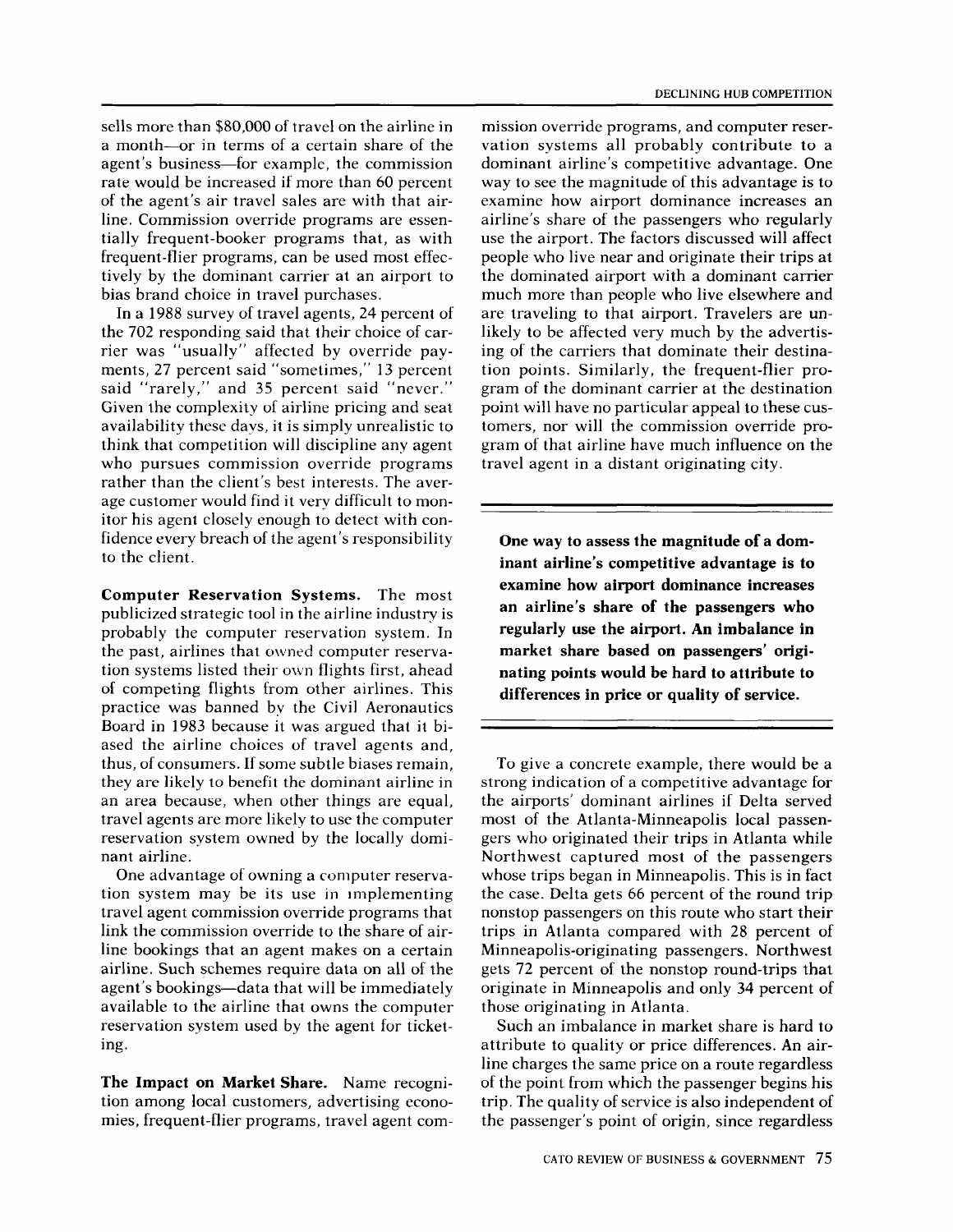of the endpoint from which the passenger starts, she takes one flight in each direction on the route; only the order of the two flights depends on the origination point.

Using this sort of comparison and controlling for the few factors that differ by the passenger's

The market share advantage generated by airport dominance is twice as large on business routes as on routes that serve primarily tourists. This is consistent with the fact that airport dominance tends to increase the fares paid by the high-end customers more than it increases the prices of discount tickets.

point of origin-most important, the convenience of flight scheduling for trips in each direction-I have estimated that a .25 percent increase in an airline's traffic share on a particular route will result from a 1 percent increase in airport dominance, that is, a 1 percent increase in the airline's share of all other traffic originating at the airport. Similarly, if airline A is competing against airline  $B$ , a 1 percent increase in B's airport dominance will lower A's share on the route on which they compete by .25 percent.

Thus, if one airline with a 60 percent share of all trip originations at an airport (this number is typical of the dominant airline's origination shares in Table 1) were competing on a specific route against another airline that had a 10 percent share of all airport trip originations, the 50 percent airport share differential would imply a 12.5 percent market share advantage for the dominant airline on the route over which the two airlines compete. That sort of gap can easily be the difference between profitable and unprofitable operations on a route.

It is noteworthy that the market share advantage generated by airport dominance is twice as large on business routes as on routes that serve primarily tourists. This is consistent with the fact that airport dominance tends to increase the fares paid by the high-end customers more than it increases the prices of discount tickets. Both facts indicate that frequent-flier programs, which are targeted primarily at business travelers, are probably part of the cause of the advantage arising from airport dominance.

Not only do the natural and strategic marketing advantages of the dominant airline make it difficult for another airline to attract passengers, but the allocation and production of airport terminal capacity present barriers that also deter new entry. At many airports, gates are leased on a long-term basis-usually at below-market prices. This practice often allows a single airline to control most of the gate capacity available at the airport. With the low lease fees and longterm control, a dominant airline can find it profitable to buy up a disproportionate share of airport capacity to restrict the supply available to potential competitors.

Equally important in reducing access to airport space is the control that incumbent airlines are often given over the supply of new gates and other airport facilities. The long-term lease agreements often protect the investment of incumbent airlines by giving them a voice in the decision to build additional gates. In addition, the most common method of financing airport construction and expansion asks incumbent airlines to purchase or guarantee bonds issued by the local airport authority. In return, the incumbent is inclined to demand restrictions on facility use. At a few airports, incumbent airlines have agreed to finance construction of new facilities only after receiving assurances that older facilities will be decommissioned so that no net increase in gates will result.

#### Policies for Increasing Competition at Hub Airports

We certainly would not want to live without hubs, but different government policies might make it easier to live with them. Rather than replacing competition with government-imposed price ceilings, changes in policy should be aimed at increasing the competitive pressures felt by airlines at their hubs. It is unrealistic to expect an entrant to immediately establish a second hub at an airport, but the barriers to entry facing nondominant competitors could be reduced. Some proposals to consider follow.

First, eliminate frequent-flier programs, perhaps with some time lag such as two years. (This need not relieve the airlines of their current liabilities for mileage earned.) Not only do frequent-flier programs give a competitive advantage to a dominant airline, but they are a kick-